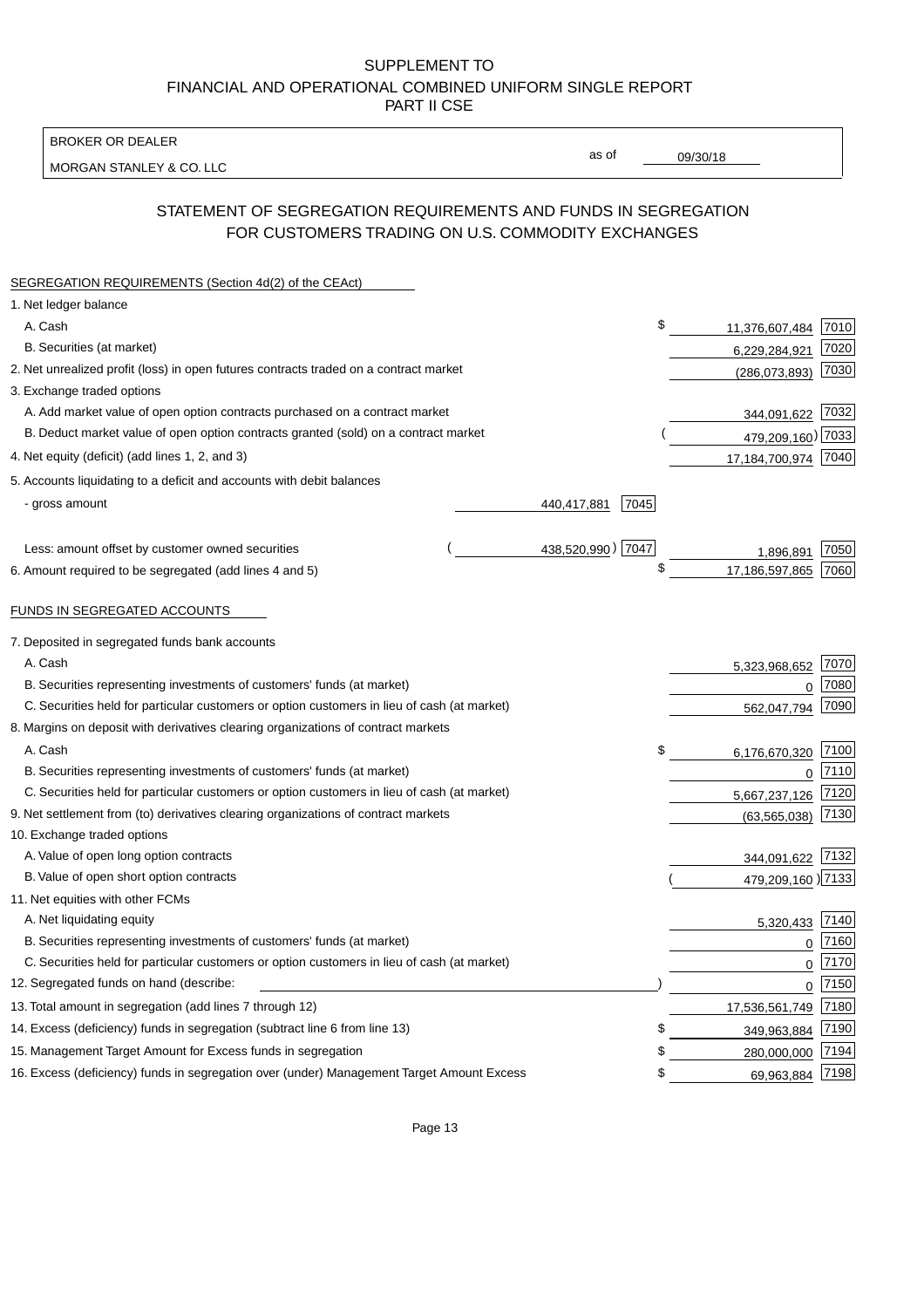## SUPPLEMENT TO FINANCIAL AND OPERATIONAL COMBINED UNIFORM SINGLE REPORT PART II CSE

|                                                                                                          | <b>BROKER OR DEALER</b>                                                              |    | as of                |          |                  |
|----------------------------------------------------------------------------------------------------------|--------------------------------------------------------------------------------------|----|----------------------|----------|------------------|
|                                                                                                          | MORGAN STANLEY & CO. LLC                                                             |    |                      | 09/30/18 |                  |
| STATEMENT OF SEGREGATION REQUIREMENTS AND FUNDS IN SEGREGATION<br>FOR CUSTOMERS' DEALER OPTIONS ACCOUNTS |                                                                                      |    |                      |          |                  |
|                                                                                                          | 1. Amount required to be segregated in accordance<br>with Commission regulation 32.6 |    |                      | \$       | 0<br>7200        |
|                                                                                                          | 2. Funds in segregated accounts                                                      |    |                      |          |                  |
|                                                                                                          | A. Cash                                                                              | \$ | 7210<br><sup>0</sup> |          |                  |
|                                                                                                          | B. Securities (at market)<br>C. Total                                                |    | $0$  7220            |          | 7230<br>$\Omega$ |
|                                                                                                          | 3. Excess (deficiency) funds in segregation                                          |    |                      |          |                  |
|                                                                                                          | (subtract line 2.C from line 1)                                                      |    |                      |          | 0 7240           |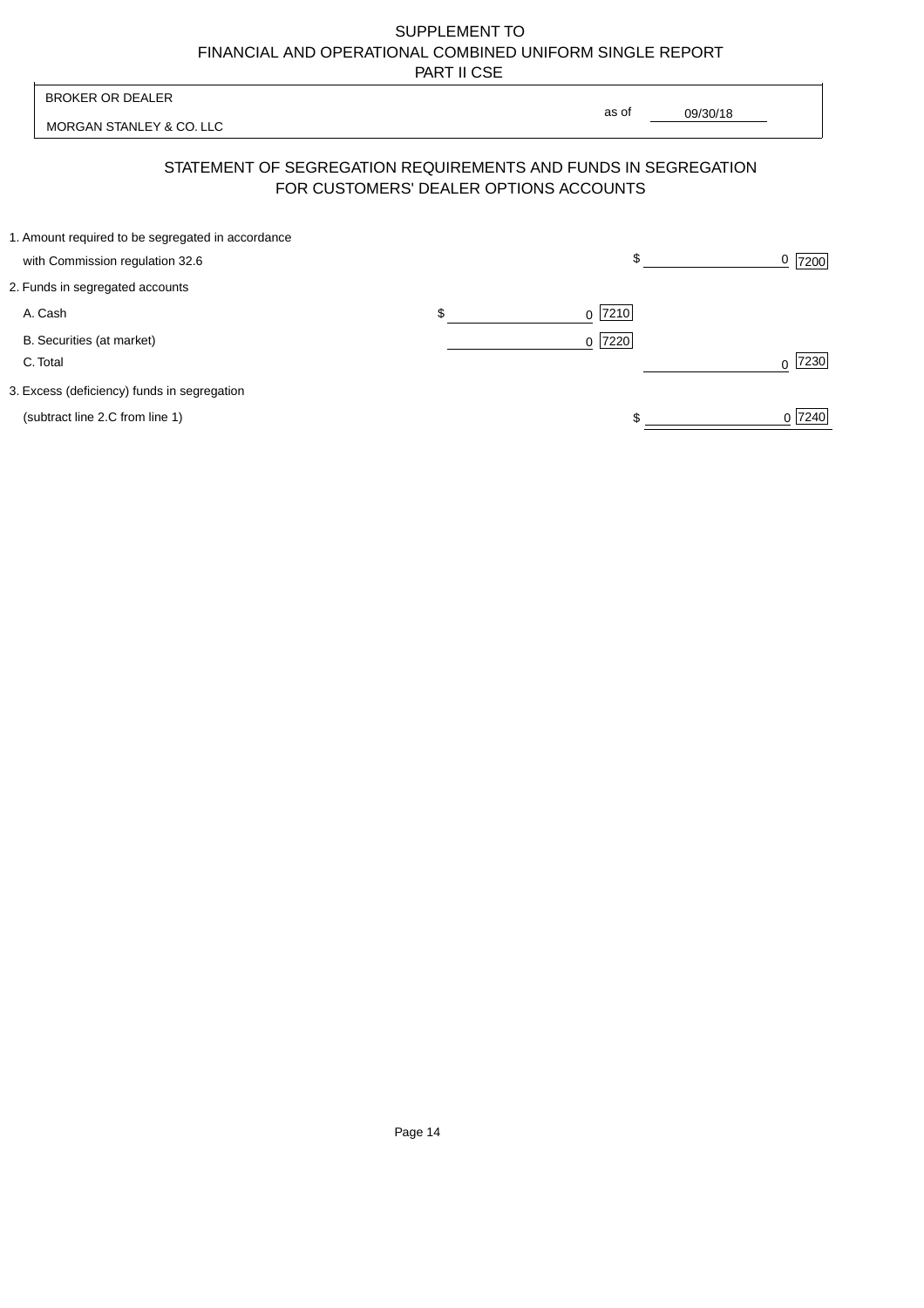SUPPLEMENT TO FINANCIAL AND OPERATIONAL COMBINED UNIFORM SINGLE REPORT

PART II CSE

| BROKER OR DEALER         |       |          |
|--------------------------|-------|----------|
| MORGAN STANLEY & CO. LLC | as of | 09/30/18 |
|                          |       |          |

### STATEMENT OF SECURED AMOUNTS AND FUNDS HELD IN SEPARATE ACCOUNTS PURSUANT TO COMMISSION REGULATION 30.7

#### FOREIGN FUTURES AND FOREIGN OPTIONS SECURED AMOUNTS

| Amount required to be set aside pursuant to law, rule or regulation of a foreign government<br>or a rule of a self-regulatory organization authorized thereunder |  |                     | \$<br>O.            | 7305 |
|------------------------------------------------------------------------------------------------------------------------------------------------------------------|--|---------------------|---------------------|------|
| 1. Net ledger balance - Foreign Futures and Foreign Option Trading - All Customers                                                                               |  |                     |                     |      |
| A. Cash                                                                                                                                                          |  |                     | \$<br>2,575,611,979 | 7315 |
| B. Securities (at market)                                                                                                                                        |  |                     | 2,343,253,633       | 7317 |
| 2. Net unrealized profit (loss) in open futures contracts traded on a foreign board of trade                                                                     |  |                     | 527,769,298         | 7325 |
| 3. Exchange traded options                                                                                                                                       |  |                     |                     |      |
| A. Market value of open option contracts purchased on a foreign board of trade                                                                                   |  |                     | 19,789,147          | 7335 |
| B. Market value of open contracts granted (sold) on a foreign board of trade                                                                                     |  |                     | (22, 553, 659)      | 7337 |
| 4. Net equity (deficit) (add lines 1.2. and 3.)                                                                                                                  |  |                     | \$<br>5,443,870,398 | 7345 |
| 5. Accounts liquidating to a deficit and accounts with                                                                                                           |  |                     |                     |      |
| debit balances - gross amount                                                                                                                                    |  | 7351<br>161,654,086 |                     |      |
| Less: amount offset by customer owned securities                                                                                                                 |  | 159,996,952) 7352   | 1,657,134           | 7354 |
| 6. Amount required to be set aside as the secured amount - Net Liquidating Equity Method (add lines 4 and 5)                                                     |  |                     | \$<br>5,445,527,532 | 7355 |
| 7. Greater of amount required to be set aside pursuant to foreign jurisdiction (above) or line 6.                                                                |  |                     | \$<br>5,445,527,532 | 7360 |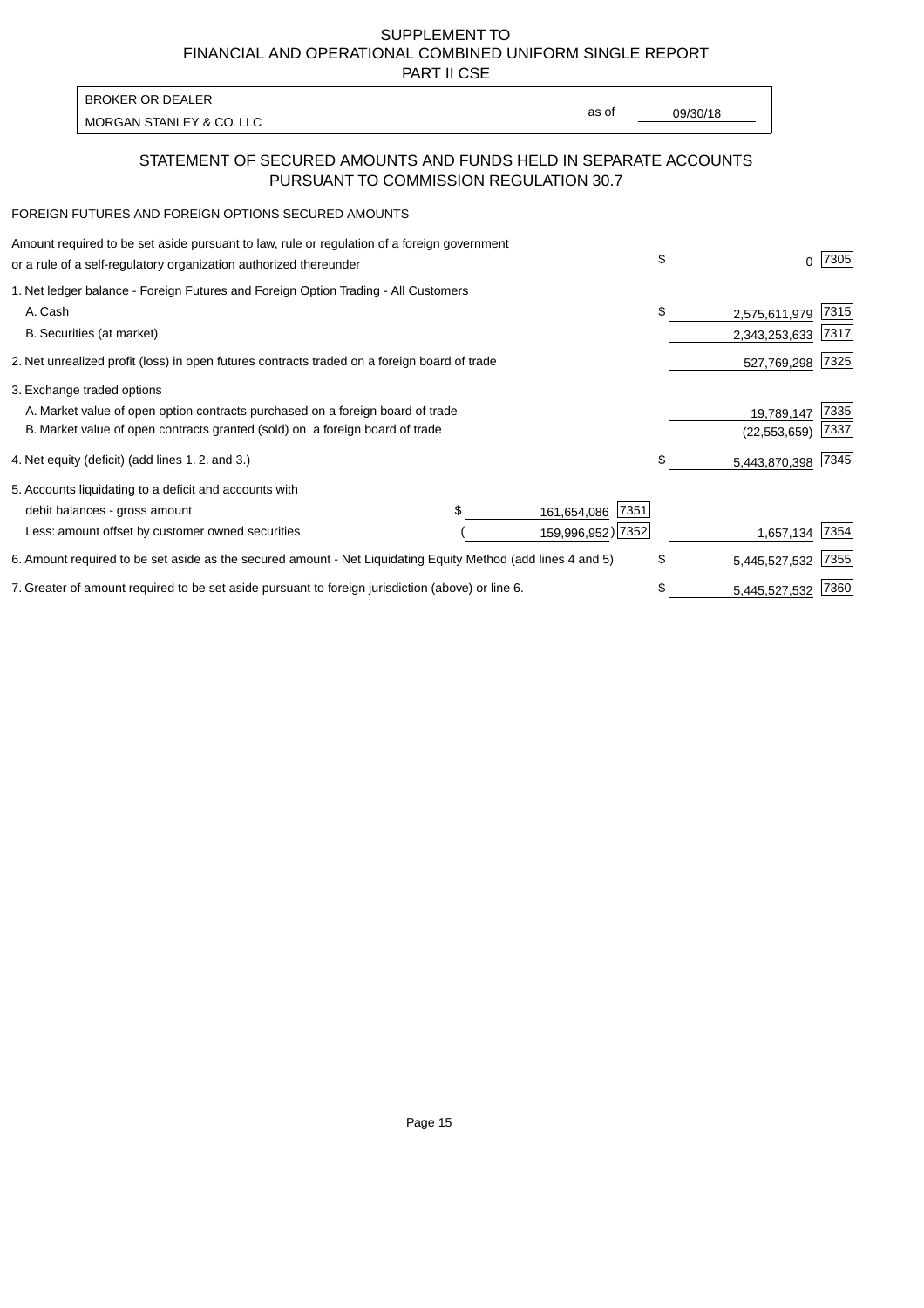# SUPPLEMENT TO FINANCIAL AND OPERATIONAL COMBINED UNIFORM SINGLE REPORT PART II CSE

BROKER OR DEALER

MORGAN STANLEY & CO. LLC

09/30/18 as of

## STATEMENT OF SECURED AMOUNTS AND FUNDS HELD IN SEPARATE ACCOUNTS PURSUANT TO COMMISSION REGULATION 30.7

### FUNDS DEPOSITED IN SEPARATE REGULATION 30.7 ACCOUNTS

| 1. Cash in banks                                                                       |      |                                    |             |                    |
|----------------------------------------------------------------------------------------|------|------------------------------------|-------------|--------------------|
| A. Banks located in the United States                                                  | \$   | 362,990,535 7500                   |             |                    |
| B. Other banks qualified under Regulation 30.7                                         |      |                                    |             |                    |
| Name(s):                                                                               | 7510 | 924,695,343 7520 \$                |             | 1,287,685,878 7530 |
| 2. Securities                                                                          |      |                                    |             |                    |
| A. In safekeeping with banks located in the United States                              | \$   | 134,401,622 7540                   |             |                    |
| B. In safekeeping with other banks qualified under Regulation 30.7                     |      |                                    |             |                    |
| Name(s):                                                                               | 7550 |                                    | $0$  7560   | 134,401,622 7570   |
| 3. Equities with registered futures commission merchants                               |      |                                    |             |                    |
| A. Cash                                                                                | \$   | 7,312,177                          | 7580        |                    |
| <b>B.</b> Securities                                                                   |      |                                    | $0$ 7590    |                    |
| C. Unrealized gain (loss) on open futures contracts                                    |      | 1,100,031                          | 7600        |                    |
| D. Value of long option contracts                                                      |      |                                    | $0$ 7610    |                    |
| E. Value of short option contracts                                                     |      |                                    | $0$ ) 7615  | 8,412,208 7620     |
| 4. Amounts held by clearing organizations of foreign boards of trade                   |      |                                    |             |                    |
| Name(s):<br>the control of the control of the control of the control of                | 7630 |                                    |             |                    |
| A. Cash                                                                                | \$   |                                    | 0 7640      |                    |
| <b>B.</b> Securities                                                                   |      |                                    | $0$ 7650    |                    |
| C. Amount due to (from) clearing organizations - daily variation                       |      |                                    | 0 7660      |                    |
| D. Value of long option contracts                                                      |      |                                    | $0$ 7670    |                    |
| E. Value of short option contracts                                                     |      |                                    | $_0$ ) 7675 | $0^{7680}$         |
| 5. Amounts held by members of foreign boards of trade                                  |      |                                    |             |                    |
| Name(s):                                                                               | 7690 |                                    |             |                    |
| A. Cash                                                                                | \$   | 1,473,314,567 7700                 |             |                    |
| <b>B.</b> Securities                                                                   |      | 2,208,852,011 7710                 |             |                    |
| C. Unrealized gain (loss) on open futures contracts                                    |      | 526,592,736 7720                   |             |                    |
| D. Value of long option contracts                                                      |      | 19,789,147 7730                    |             |                    |
| E. Value of short option contracts                                                     |      | $(22,553,659)$ <sup>)</sup> [7735] |             | 4,205,994,802 7740 |
| 6. Amounts with other depositories designated by a foreign board of trade              |      |                                    |             |                    |
| Name(s):                                                                               | 7750 |                                    |             | 0 7760             |
| 7. Segregated funds on hand (describe:                                                 |      |                                    |             | 0 7765             |
| 8. Total funds in separate section 30.7 accounts                                       |      |                                    | ¢           | 5,636,494,510 7770 |
| 9. Excess (deficiency) set Aside Funds for Secured Amount (subtract Line 7 Secured     |      |                                    |             |                    |
| Statement page 15 from Line 8)                                                         |      |                                    | \$          | 190,966,978 7380   |
| 10. Management Target Amount for Excess funds in separate section 30.7 accounts        |      |                                    | \$          | 140,000,000 7780   |
| 11. Excess (deficiency) funds in separate 30.7 accounts over (under) Management Target |      |                                    | \$          | 50,966,978 7785    |
|                                                                                        |      |                                    |             |                    |